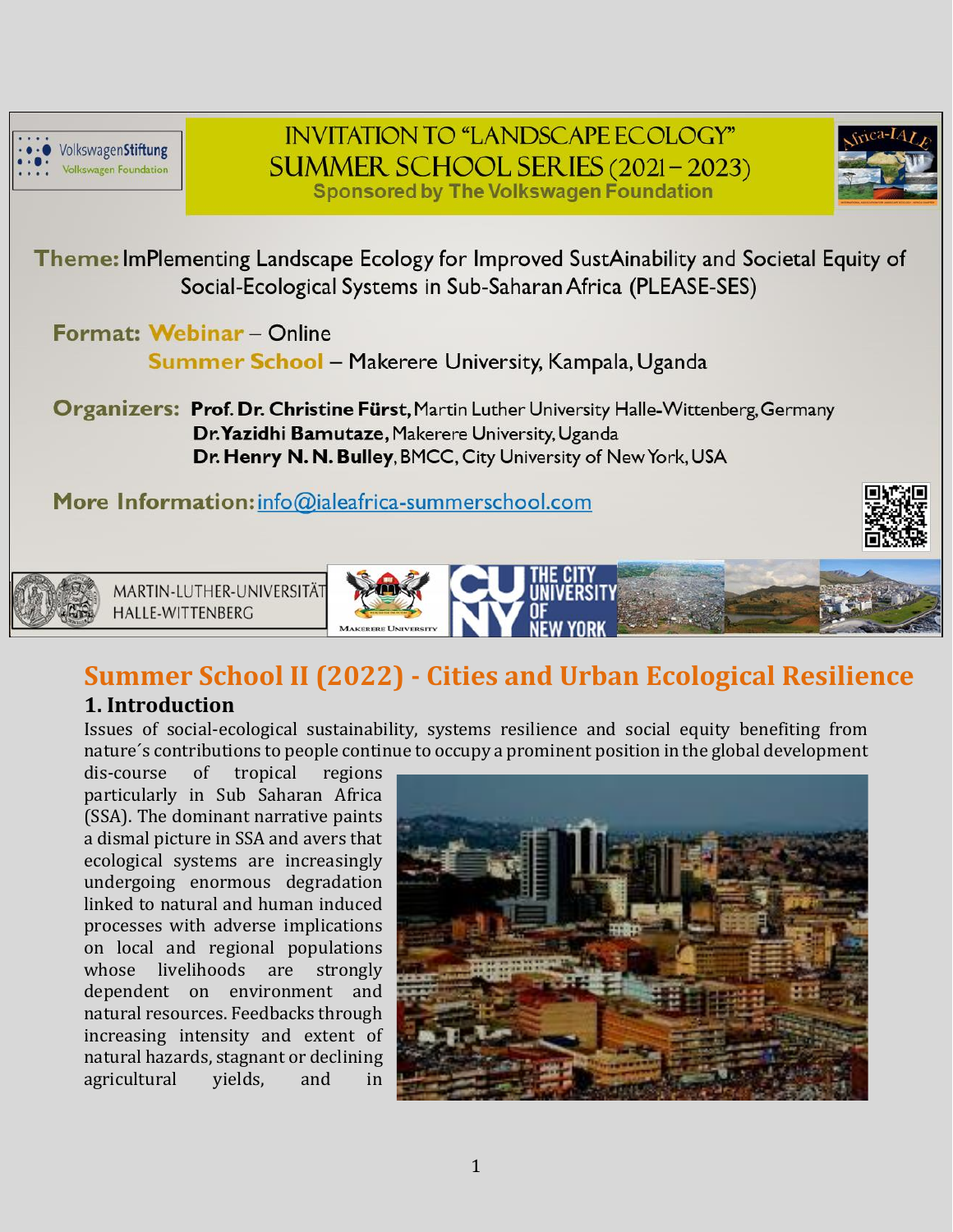consequence increasing migration exemplify the magnitude of current impacts of interwoven natural and societal changes at global scale. These have been accelerated by climate change with new prospections of a 50C global warming instead of only 1.50C as intended. Increasing climate variability and tremendous demographic changes jeopardize sustainable development and undermine the suitability of current policy, planning and governance approaches to manage them successfully. A strong desire exists in addressing these issues as seen in the tenets of the Global Development Agenda 2030 and the Africa Union Agenda 2063. Landscape ecology principles provide a framework for sustainable land use planning and natural resource management. Landscape Ecology as an interdisciplinary marriage between geography, biology, ecology and social



sciences provides a valid scientific foundation to harness the role of biodiversity for a sustainable livelihood and suggest adequate governance instruments to achieve the SDGs. *The VW-summer school series intends to train participants on the knowledge and skills of how landscape ecology can contribute to improve the status of achieving the SDGs and the AU Agenda 2063 objectives.* The summer school will entail joint engagement of scientists and practitioners from urban, regional and national planning as well as from governmental institutions who are engaged in socio-ecological system development from multiple perspectives.

## **2. Target group**

Each summer school is planned for about 30 participants to be selected from African countries and Germany. The summer school will be a mixture of early career and young scientists as well as established scholars and input providers from practice, such as policy makers/representatives of governmental institutions preparing and implementing environmental policies, planners, actors from business and economy and local knowledge holders. For the young scientists, the focus will be on PhD and postdoctoral students from African and German institutions.

#### **3. Mode of Summer School II\*\*\*\***

The 1st summer school will consist of three webinars and a physical meeting which will take place in Uganda in July 2022. The webinars will cover the theoretical underpinning of landscape ecology with a view bringing all the participants to the same level of understanding of landscape ecology and its principles. The place and space of landscape ecology in the global development agenda 2030 will be explained and discussed.

**Webinar 1**: **May 2022 Webinar 2: June 2022 Physical meeting (Kampala, Uganda): 18 -24 July 2022** *\*\*\*\*Note: All sessions of Webinar and physical meeting will be recorded.*